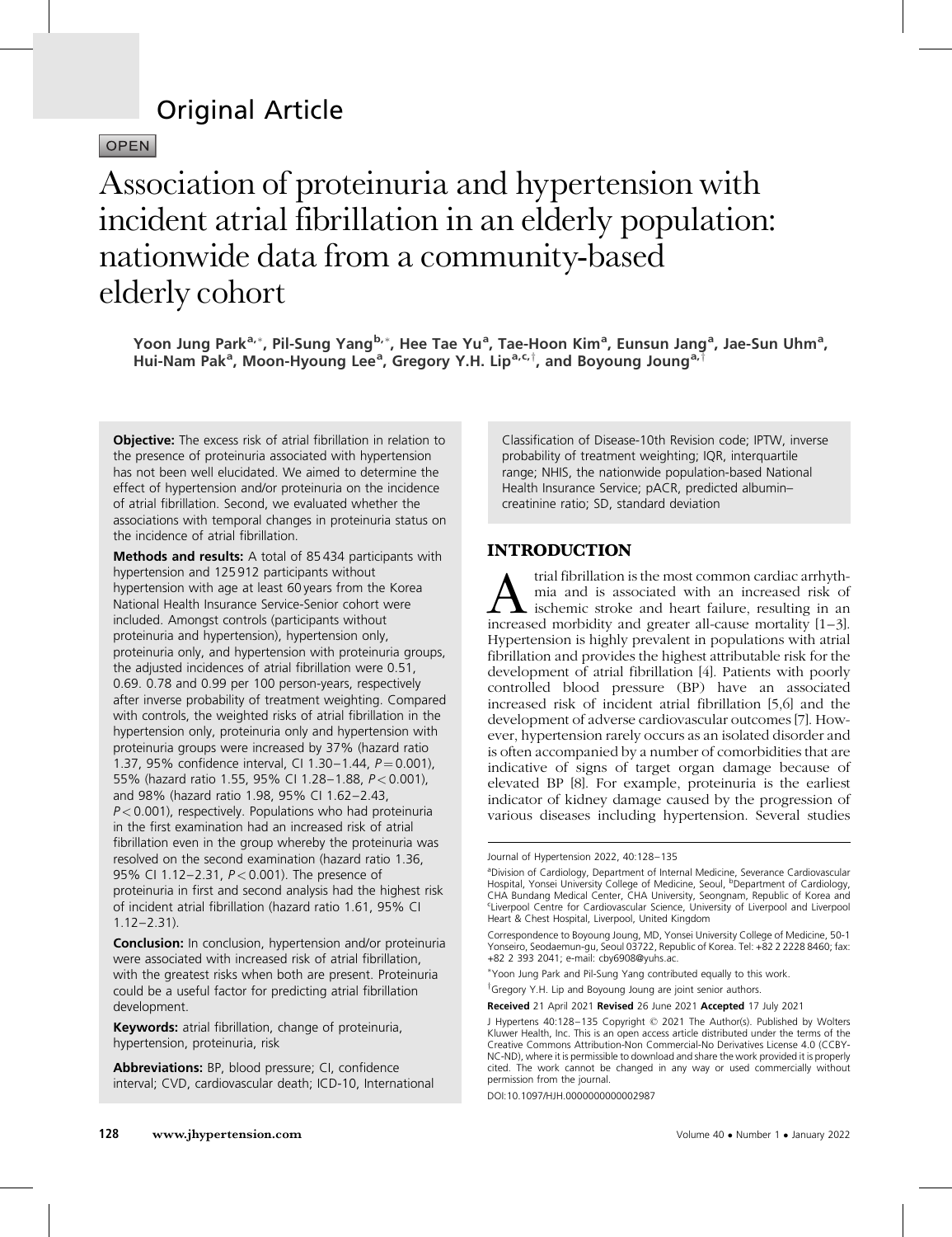

FIGURE 1 Flow diagram.

have shown that proteinuria was independently associated with all-cause mortality [\[9\]](#page-7-0) and cardiovascular mortality [\[10\].](#page-7-0) Proteinuria is also an independent risk factor of atrial fibrillation development [\[11,12\]](#page-7-0). However, the excess risk of atrial fibrillation associated with proteinuria in patient with hypertension and the impact of temporal changes in proteinuria status is unclear.

The aim of this study was to determine the effect of hypertension and/or proteinuria on the incidence of atrial fibrillation. Second, we evaluated whether the associations with temporal changes in proteinuria status. We investigated these associations in an elderly population with and without hypertension, using the database of the nationwide population-based National Health Insurance Service (NHIS)-senior cohort (NHIS-Senior).

#### METHODS

Data were collected from the NHIS-Senior cohort, which included about 558 147 individuals, accounting for approximately 10% of the total elderly population over 60 years old in South Korea (approximately 5.1 million) in 2002 [\[13\].](#page-7-0) The NHIS-Senior database included the following parameters: sociodemographic and socioeconomic information, insurance status, health checkup examinations and records of patients' medical and dental history. These parameters have been anonymized in the cohort study to protect the privacy of individuals. This study was approved by the Institutional Review Board of Yonsei University Health System (4-2021-0032). Informed consent was waived. The NHIS-Senior database used in this study (NHIS-2016-2-171) was made by the NHIS of Korea. The authors declare no conflicts of interest with the NHIS.

#### Study population

From the Korean NHIS-Senior, a total of 312 736 participants who had a health checkup between 2005 and 2012 were enrolled, and follow-up data were reviewed until December 2014. The exclusion criteria were as follows: participants who had atrial fibrillation before enrollment  $(n=8873)$ , those who had heart failure before enrollment  $(n = 26210)$ , those who had ischemic stroke or transient ischemic attack before enrollment ( $n = 32344$ ), those who had myocardial infarction before enrollment ( $n = 3944$ ), those who had hemorrhagic stroke before enrollment ( $n = 1149$ ), those who had malignancy before enrollment  $(n = 25436)$ and those who had missing data  $(n = 3434)$ . Finally, we included 211 346 participants without atrial fibrillation (Fig. 1).

Participants were divided into four groups according to the presence of hypertension and proteinuria: 123 411 participants were included in the control group including participants without hypertension and proteinuria; 81 878 participants in the group with hypertension only, 2501 participants in the group with proteinuria *only* and 3556 participants in the group with both hypertension and proteinuria.

Atrial fibrillation was diagnosed using the International Classification of Disease-10th Revision code (ICD-10), code I48. To ensure diagnostic accuracy, the patients were defined as having atrial fibrillation only when it was a discharge diagnosis or had been confirmed at least twice in the outpatient department. This atrial fibrillation diagnosis definition has been previously validated in the NHIS database with a positive-predictive value of 94.1% [\[14,15\]](#page-7-0). Hypertension was defined as the combination of previous hypertension diagnosis (ICD-10 codes) and use of one or more antihypertensive drugs. The hypertension onset date for duration calculations was determined using information on the first date of hypertension diagnosis.

#### Proteinuria

Proteinuria was measured with dipstick test and defined as at least  $1+$  of urine dipstick test. The predicted albumin– creatinine ratio (pACR) was calculated by the equation to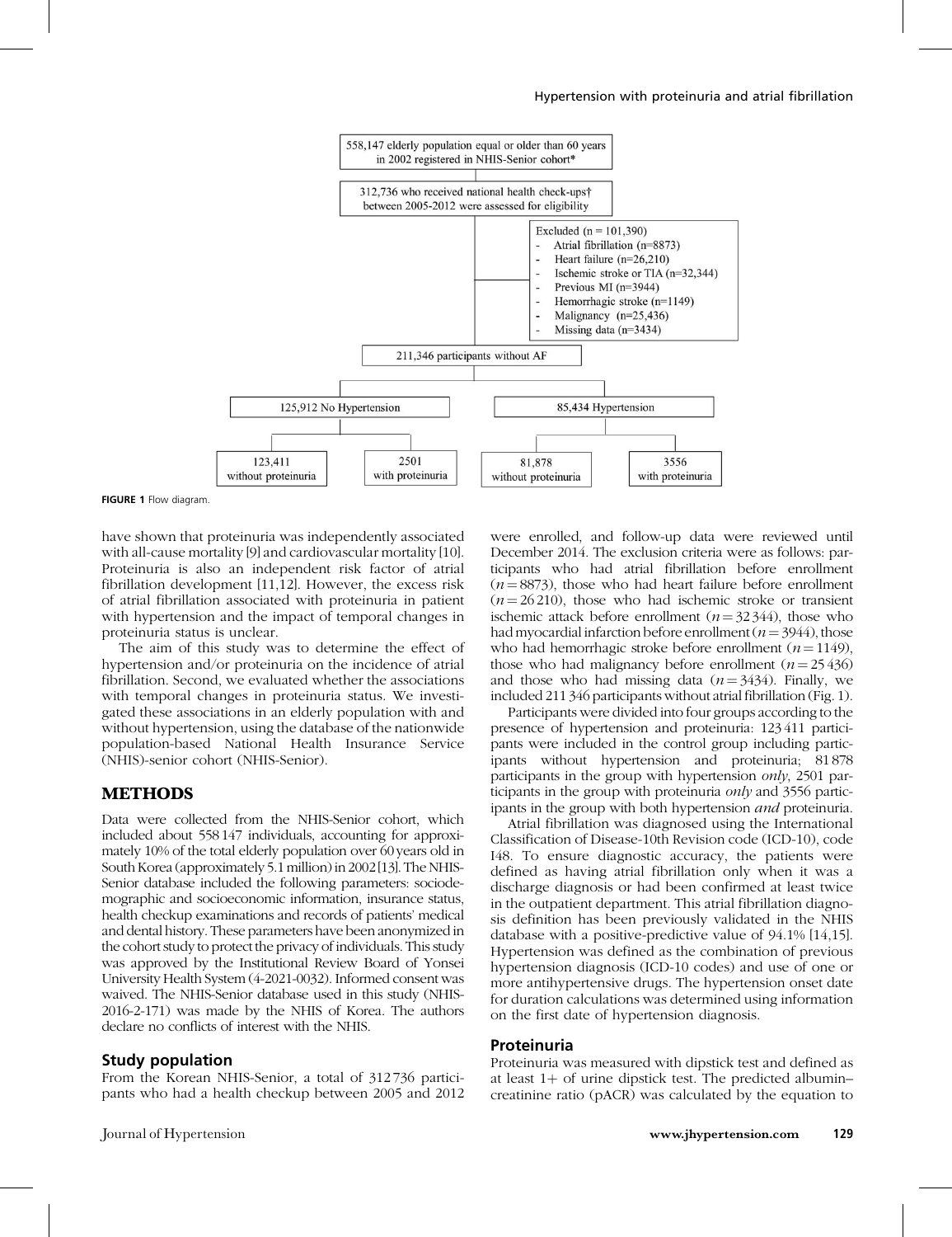#### Park et al.

convert urine dipstick protein to ACR [\[16\].](#page-7-0) The pACR was divided into three groups. The A1 group was defined as pACR greater than 30 mg/g and the A2 group was defined as pACR between 30 and 300 mg/g. The A3 group was defined as pACR greater than 300 mg/g.

#### **Covariates**

We obtained information on selected comorbidities in inpatient and outpatient hospital diagnoses. Baseline comorbidities were defined using the medical claims and information about prescription medication prior to the index date. To ensure the accuracy of diagnosis, the patients were considered to have comorbid condition when the condition was a discharge diagnosis or confirmed at least twice in an outpatient setting according to previous studies using the NHIS (see Supplementary Table S1, [http://](http://links.lww.com/HJH/B758) [links.lww.com/HJH/B758](http://links.lww.com/HJH/B758)) [\[2,14\]](#page-6-0). For the status of standard income, the total amount of national health insurance premiums paid by the insured in the year was evaluated in proportion to personal income.

## Statistical analysis

Continuous variables were expressed as means  $\pm$  standard deviation (SD). Categorical variables were expressed as proportions. The baseline characteristics of participants were compared using Student's t-test and Pearson's chisquare test. The incidence rates of events were calculated by dividing the number of events by person-times at risk, with the 95% confidence intervals (CI) estimated by exact Poisson distributions.

TABLE 1. Baseline Characteristics before IPTW

To adjust for differences among different exposure groups, inverse probability of treatment weighting (IPTW) based on multinomial propensity scores was used. In timeto-event analyses, IPTW minimizes bias relative to the other methods of applying propensity scores [\[17\].](#page-7-0) Also, the IPTW approach is suitable when comparing multiple groups [\[18\]](#page-7-0). The propensity scores were estimated by using generalized boosted models based on 10 000 regression trees. We adjusted for age, sex and clinical variables, including diabetes mellitus, dyslipidemia, chronic kidney disease, liver disease, anemia, BMI, alcohol, blood pressure and smoking habits.

Cox proportional hazard regressions using IPTW were used to compare the incidence of atrial fibrillation, stroke, heart failure, cardiovascular death (CVD) associated with hypertension and proteinuria. The risk of incident atrial fibrillation associated with hypertension and proteinuria was compared using Kaplan–Meier analysis. The proportional hazard assumption was tested based on the Schoenfeld residuals. Two-sided  $P$  values less than 0.05 were considered statistically significant. Statistical analyses were conducted using SPSS (version 25; IBM Corp., Armonk, New York, USA) and R version 4.0.1 (The R Foundation, [www.R-project.org\)](http://www.r-project.org/).

## **RESULTS**

Baseline characteristics of the study cohort by categories of hypertension and/or proteinuria are showed in Table 1. The mean age of study population was  $70.5 \pm 5.4$  years and

|                          | $Prot-a$                           |                      | $Prot +b$          |                   | <b>ASD</b>         |                   |
|--------------------------|------------------------------------|----------------------|--------------------|-------------------|--------------------|-------------------|
|                          | HTN $-$ <sup>c</sup> (n = 123 411) | $HTN+d$ (n = 81 878) | $HTN - (n = 2501)$ | $HTN+ (n = 3556)$ | <b>Before IPTW</b> | <b>After IPTW</b> |
| Age (years)              | $70.1 \pm 5.3$                     | $71.1 \pm 5.5$       | $70.7 \pm 5.6$     | $71.7 \pm 5.7$    | 0.154              | 0.006             |
| Male $[n (%)]$           | 58 466 (47.4)                      | 30 851 (37.7)        | 1220 (48.8)        | 1621 (45.6)       | 0.119              | 0.010             |
| BMI ( $kg/m2$ )          | $23.2 \pm 3.04$                    | $24.6 \pm 3.16$      | $23.4 \pm 3.31$    | $24.78 \pm 3.29$  | 0.317              | 0.014             |
| SBP (mmHa)               | $129.7 \pm 17.7$                   | $136.3 \pm 17.4$     | $133.6 \pm 20.4$   | $140.6 \pm 19.2$  | 0.314              | 0.007             |
| DBP (mmHg)               | $78.6 \pm 10.7$                    | $81.6 \pm 10.7$      | $80.4 \pm 11.8$    | $82.3 \pm 11.8$   | 0.177              | 0.010             |
| Smoking                  |                                    |                      |                    |                   | 0.147              | 0.020             |
| <b>No</b>                | 89 502 (76.6)                      | 65 007 (83.1)        | 1771 (74.3)        | 2678 (79.0)       |                    |                   |
| Former                   | 8503 (7.3)                         | 5596 (7.2)           | 204(8.6)           | 311(9.2)          |                    |                   |
| Current                  | 18864 (16.1)                       | 7629 (9.8)           | 410 (17.2)         | 400 (11.8)        |                    |                   |
| Alcohol                  |                                    |                      |                    |                   | 0.066              | 0.018             |
| Low                      | 87 407 (72.4)                      | 61 443 (76.6)        | 1777 (72.5)        | 2633 (75.3)       |                    |                   |
| Moderate                 | 18851 (15.6)                       | 11 530 (14.4)        | 394 (16.1)         | 507 (14.5)        |                    |                   |
| Heavy <sup>e</sup>       | 14 4 06 (11.9)                     | 7272 (9.1)           | 281 (11.5)         | 356 (10.2)        |                    |                   |
| Dyslipidemia             | 21972 (17.8)                       | 37 158 (45.4)        | 525 (21.0)         | 1860 (52.3)       | 0.473              | 0.030             |
| CKD or ESRD              | 631(0.5)                           | 1187(1.4)            | 20(0.8)            | 176 (4.9)         | 0.153              | 0.008             |
| COPD                     | 6581 (5.3)                         | 6130 (7.5)           | 141(5.6)           | 302(8.5)          | 0.075              | 0.063             |
| History of liver disease | 21 107 (17.1)                      | 19512 (23.8)         | 452 (18.1)         | 900(25.3)         | 0.125              | 0.014             |
| Coronary artery disease  | 386 (0.3)                          | 1394 (1.7)           | 7(0.3)             | 56(1.6)           | 0.094              | 0.070             |
| Sleep apnea              | 40(0.0)                            | 48(0,1)              | 1(0.0)             | 2(0.1)            | 0.007              | 0.010             |
| Venous thromboembolism   | 355(0.3)                           | 771 (0.9)            | 9(0.4)             | 35(1.0)           | 0.056              | 0.039             |
| Hypothyroidism           | 2043(1.7)                          | 2786 (3.4)           | 36(1.4)            | 114.0(3.2)        | 0.081              | 0.041             |
| Hyperthyroidism          | 1845 (1.5)                         | 2605(3.2)            | 39 (1.6)           | 133.0(3.7)        | 0.089              | 0.047             |
| Osteoporosis             | 30 587 (24.8)                      | 27 947 (34.1)        | 556 (22.2)         | 1008 (28.3)       | 0.147              | 0.059             |

Values are presented as n (%) or mean ± SD. ASD, absolute standardized difference; CKD, chronic kidney disease; COPD, chronic obstructive pulmonary disease; ESRD, end-stage renal<br>disease; HTN, hypertension; IPTW, inverse p

Pprot+ means the group of populations with proteinuria.<br>"HTN — means the group of populations without treated hypertension.<br>"HTN — means the group of populations with treated hypertension.  $d$ HTN $+$  means the group of populations with treated hypertension.

<sup>e</sup>Male: greater than 112 g/week or more than 42 g/day, female: more than 56 g/week or more than 28 g/day (14 g per a glass).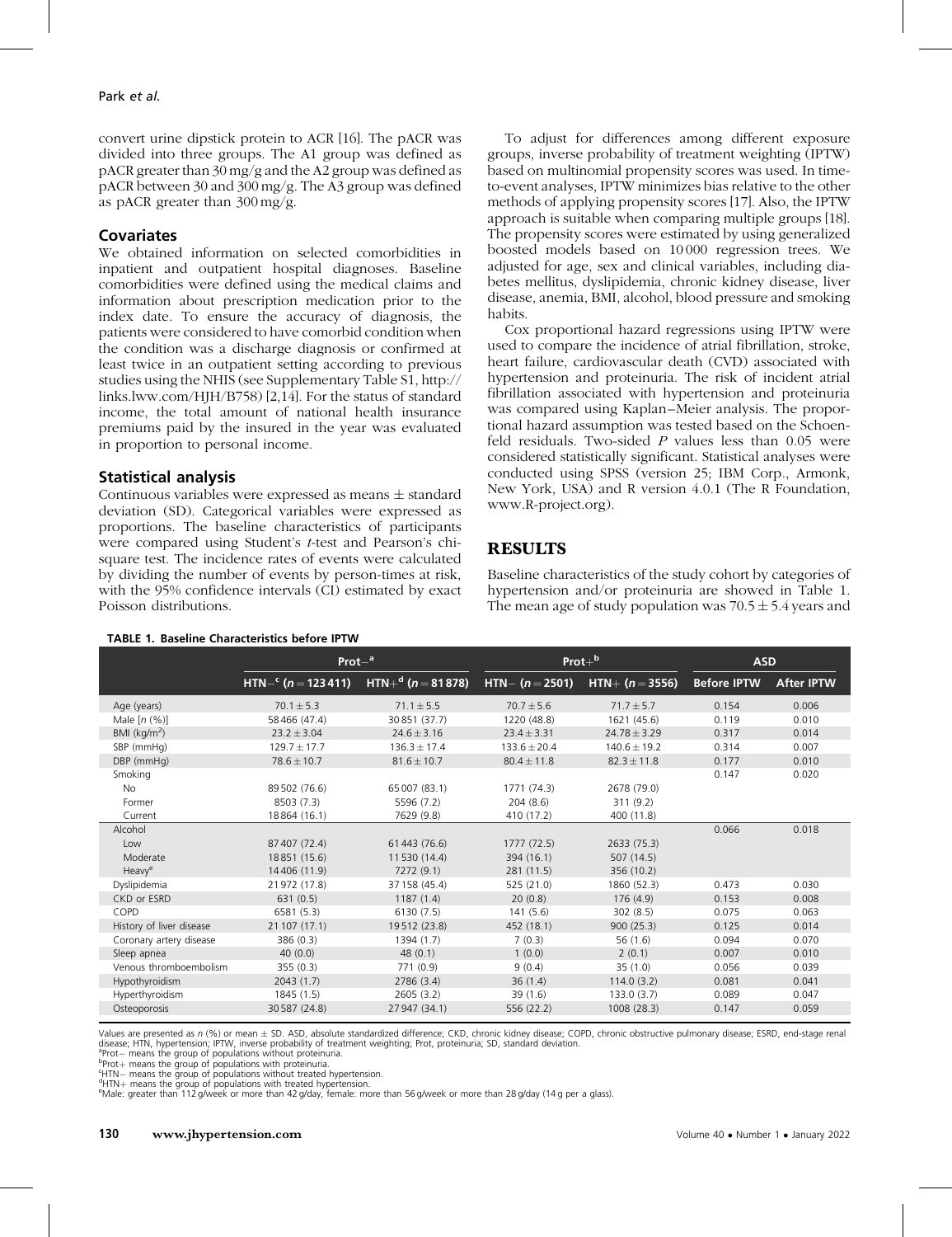

FIGURE 2 The cumulative incidence of atrial fibrillation according to hypertension and proteinuria (a) before after inverse probability of treatment weighting and (b) after inverse probability of treatment weighting. HTN, hypertension; IPTW, inverse probability of treatment weighting; Prot, proteinuria.

43.6% were men. Patients with hypertension and/or proteinuria showed higher mean SBP and mean DBP and more comorbidities compared with participants without hypertension and proteinuria. After IPTW, all baseline characteristics had standardized differences less than 0.1. Baseline characteristics of the study cohort after IPTW was summarized in Supplementary Table S2, [http://links.lww.com/](http://links.lww.com/HJH/B758) HIH/B758.

#### Risk of incident atrial fibrillation

During the median follow-up of 7.2 years [interquartile range (IQR) 5.1–8.1], 4.4% of individuals with hypertension and 3.2% of individuals without hypertension were diagnosed with atrial fibrillation. Amongst controls (participants without proteinuria and hypertension), hypertension only, proteinuria only and hypertension with proteinuria groups, the adjusted incidences of atrial fibrillation were 0.51, 0.69. 0.78 and 0.99 per 100 person-years, respectively. Individuals with hypertension and proteinuria had a higher cumulative incidence of atrial fibrillation compared with the unweighted (log-rank  $P < 0.001$ ) and weighted group without hypertension and proteinuria (log-rank  $P < 0.001$ , Fig. 2).

After multivariable adjustment for potentially confounding clinical covariates, compared with controls, the weighted risks of atrial fibrillation in the hypertension only, proteinuria only and hypertension with proteinuria groups, were increased by 37% (hazard ratio 1.37, 95% CI: 1.30– 1.44,  $P = 0.001$ ), 55% (hazard ratio 1.55, 95% CI 1.28–1.88, P < 0.001), and 98% (hazard ratio 1.98, 95% CI 1.62–2.43,  $P < 0.001$ ), respectively (Table 2). Compared with the group with hypertension only, risk of incident atrial fibrillation was increased in the group with hypertension and proteinuria (hazard ratio 1.68, 95% CI 1.38–2.05,  $P < 0.001$ ).

In subgroup analysis, the population with hypertension and proteinuria had the highest risk of incident atrial fibrillation than controls in all subgroups, although nonsignificant in participants with low estimated glomerular filtration rate (hazard ratio 1.97, 95% CI 0.83-4.67,  $P = 0.3$ )

(Supplementary Figure 1, [http://links.lww.com/HJH/](http://links.lww.com/HJH/B758) [B758\)](http://links.lww.com/HJH/B758).

#### Risks of stroke, heart failure and cardiovascular disease

Event rates and risk of other clinical outcomes according to hypertension and proteinuria were shown in Table 2. The adjusted incidences of stroke in the control, hypertension only, proteinuria only and hypertension with proteinuria groups were 0.78, 0.93, 1.0 and 1.12 per 100 person-years, respectively. After multivariable adjustment for potentially confounding clinical covariates, the risks of stroke were increased by 20% in hypertension only (hazard ratio 1.20, 95% CI 1.15–1.26,  $P < 0.001$ ), 30% in the proteinuria only (hazard ratio 1.30, 95% CI 1.10–1.53, P < 0.001) and 47% in the hypertension with proteinuria groups (hazard ratio 1.47, 95% CI 1.22–1.77,  $P < 0.001$ ).

After multivariable adjustment for potentially confounding clinical covariates, the risks of heart failure in hypertension only, proteinuria only, and hypertension with proteinuria groups were increased by 43% (hazard ratio 1.43, 95% CI 1.33–1.55, P < 0.001), 90% (hazard ratio 1.90, 95% CI 1.47–2.45, P < 0.001), and 163% (hazard ratio 2.63, 95% CI 2.05–3.38,  $P < 0.001$ ), respectively. The risks of cardiovascular death were increased in hypertension only, proteinuria only, and hypertension with proteinuria groups by 42% (hazard ratio 1.42, 95% CI 1.33-1.51,  $P < 0.001$ ), 43% (hazard ratio 1.43, 95% CI 1.12–1.82, P < 0.001), and 116% (hazard ratio 2.16, 95% CI 1.71-2.73, P < 0.001), respectively (Table 2). In subgroup analysis, the risk of stroke, heart failure and cardiovascular death in hypertension with proteinuria group were higher than the control group in participants with normal estimated glomerular filtration rate (Supplementary Figure 2, [http://link](http://links.lww.com/HJH/B758)[s.lww.com/HJH/B758](http://links.lww.com/HJH/B758)). In populations with eGFR 60 ml/ min per  $1.73 \text{ m}^2$  or less, compared with control, the subgroup with hypertension and proteinuria showed the tendency of increased risk of stroke, heart failure and cardiovascular death.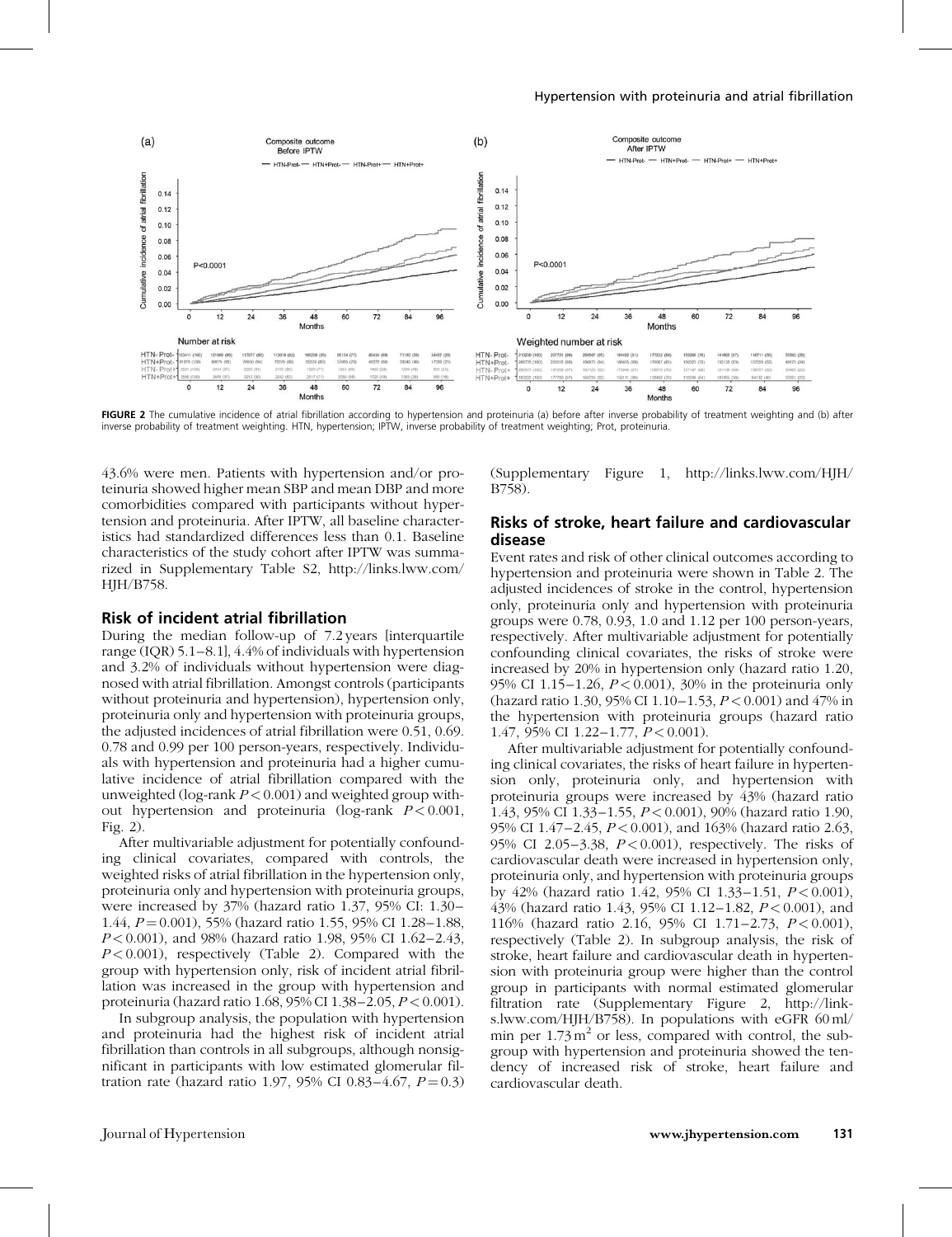#### TABLE 2. Incidences of outcomes

|                                                                                                                          |                            | Incidence per 100 per-<br>son-years |                              |                                                                                    |                                                                                    |                |
|--------------------------------------------------------------------------------------------------------------------------|----------------------------|-------------------------------------|------------------------------|------------------------------------------------------------------------------------|------------------------------------------------------------------------------------|----------------|
| Group                                                                                                                    | Event $(n)$                | Crude                               | Weighted                     | Absolute rate<br>difference per<br>100 person-years<br>(95% CI)                    | Weighted<br>hazard ratio<br>(95% CI)                                               | P for<br>trend |
| Atrial fibrillation                                                                                                      |                            |                                     |                              |                                                                                    |                                                                                    | < 0.001        |
| $HTN-{}^{a}Prot-{}^{b} (n = 123411)$<br>$HTN+^{c}Prot- (n = 81878)$<br>$HTN-Prot+d$ (n = 2501)<br>$HTN+Prot+ (n = 3556)$ | 3936<br>3528<br>122<br>222 | 0.49<br>0.71<br>0.82<br>1.14        | 0.51<br>0.69<br>0.78<br>0.99 | 1 (Reference)<br>$0.18(0.17 - 0.20)$<br>$0.28(0.26 - 0.30)$<br>$0.49(0.46 - 0.51)$ | 1 (Reference)<br>$1.37(1.30 - 1.44)$<br>$1.55(1.28 - 1.88)$<br>$1.98(1.62 - 2.43)$ |                |
| Stroke                                                                                                                   |                            |                                     |                              |                                                                                    |                                                                                    | < 0.001        |
| $HTN-Prot- (n = 123411)$<br>$HTN+Prot- (n = 81 878)$<br>$HTN-Prot+ (n = 2501)$<br>$HTN+Prot+ (n = 3556)$                 | 5787<br>4812<br>175<br>291 | 0.72<br>0.98<br>1.19<br>1.51        | 0.78<br>0.93<br>1.00<br>1.12 | 1 (reference)<br>$0.15(0.13 - 0.18)$<br>$0.22(0.20 - 0.24)$<br>$0.35(0.32 - 0.37)$ | 1 (reference)<br>$1.20(1.15 - 1.26)$<br>$1.30(1.10 - 1.53)$<br>$1.47(1.22 - 1.77)$ |                |
| Heart failure                                                                                                            |                            |                                     |                              |                                                                                    |                                                                                    | < 0.001        |
| $HTN-Prot- (n = 123411)$<br>$HTN+Prot- (n = 81878)$<br>$HTN-Prot+ (n = 2501)$<br>$HTN+Prot+ (n = 3556)$                  | 1714<br>1787<br>71<br>153  | 0.21<br>0.36<br>0.47<br>0.78        | 0.24<br>0.33<br>0.43<br>0.58 | 1 (reference)<br>$0.09(0.08 - 0.11)$<br>$0.20(0.18 - 0.21)$<br>$0.34(0.33 - 0.36)$ | 1 (reference)<br>$1.43(1.33 - 1.55)$<br>$1.90(1.47 - 2.45)$<br>$2.63(2.05 - 3.38)$ |                |
| Cardiovascular death                                                                                                     |                            |                                     |                              |                                                                                    |                                                                                    | < 0.001        |
| $HTN-Prot- (n = 123411)$<br>$HTN+Prot- (n = 81 878)$<br>$HTN-Prot+ (n = 2501)$<br>$HTN+Prot+ (n = 3556)$                 | 2465<br>2176<br>83<br>168  | 0.30<br>0.43<br>0.55<br>0.83        | 0.31<br>0.43<br>0.43<br>0.62 | 1 (reference)<br>$0.12(0.10 - 0.13)$<br>$0.12(0.10 - 0.13)$<br>$0.31(0.29 - 0.32)$ | 1 (reference)<br>$1.42(1.33 - 1.51)$<br>$1.43(1.12 - 1.82)$<br>$2.16(1.71 - 2.73)$ |                |

P value less than 0.0125 was considered statistically significant. Covariates adjusted for age, sex, diabetes mellitus and chronic kidney disease. CI, confidence interval; HTN, hypertension; Prot, proteinuria.

<sup>a</sup>HTN- means the group of populations without treated hypertension. <sup>9</sup>HTN— means the group of populations without treated hypertension.<br><sup>9</sup>Prot— means the group of populations with orate in hypertension.<br><sup>4</sup>Prot L means the group of populations with treated hypertension.

Protþ means the group of populations with proteinuria.

## The severity of proteinuria and risk of new-

## onset atrial fibrillation

The degree of proteinuria was divided into four groups according to the dipstick test results and three groups according to the pACR calculated from the dipstick test. As levels of dipstick proteinuria and pACR increased, the risk of incident atrial fibrillation increased in both participants with and without hypertension (Fig. 3). The distribution of pACR are shown in supplementary Table S3, <http://links.lww.com/HJH/B758>.

| Subgroup<br>No. of patients |        |     |         | HR   | 95%CI         |
|-----------------------------|--------|-----|---------|------|---------------|
| <b>HTN</b>                  |        |     |         |      |               |
| Negative                    | 81878  |     |         | 1.00 | Ref           |
| $1+$                        | 2199   |     | ÷       | 1.37 | $1.14 - 1.63$ |
| $2+$                        | 1039   |     | -17     | 1.71 | 1.35-2.17     |
| $3+$ or $4+$                | 318    |     | $-1$    | 2.16 | $1.47 - 3.18$ |
| $HTN(-)$                    |        |     |         |      |               |
| Negative                    | 123411 |     |         | 1.00 | Ref           |
| $1+$                        | 1783   |     |         | 1.65 | 1.34-2.04     |
| $2+$                        | 578    |     |         | 1.40 | $0.94 - 2.09$ |
| $3+$ or $4+$                | 140    |     |         | 2.25 | $1.17 - 4.34$ |
| <b>HTN</b>                  |        |     |         |      |               |
| A <sub>1</sub>              | 81596  |     |         | 1.00 | Ref           |
| A <sub>2</sub>              | 2481   |     | ÷       | 1.33 | $1.11 - 1.58$ |
| A <sub>3</sub>              | 1357   |     | ÷       | 1.81 | 1.48-2.22     |
| $HTN(-)$                    |        |     |         |      |               |
| A <sub>1</sub>              | 123411 |     |         | 1.00 | Ref           |
| A <sub>2</sub>              | 2311   |     | ÷       | 1.59 | 1.32-1.92     |
| A <sub>3</sub>              | 190    |     |         | 2.07 | 1.14-3.75     |
|                             |        |     |         |      |               |
|                             |        | 0.1 | 10<br>1 |      |               |

FIGURE 3 Hazard ratio for incident atrial fibrillation according to the degree of proteinuria by dipstick test and predicted albumin-creatinine ratio. A1, predicted albuminto-creatinine ratio, less than 30 mg/g; A2, predicted albumin-to-creatinine ratio, 30–300 mg/g; A3 predicted albumin-to-creatinine ratio, greater than 300 mg/g. HTN, hypertension; HR, hazard ratio; CI, confidence interval.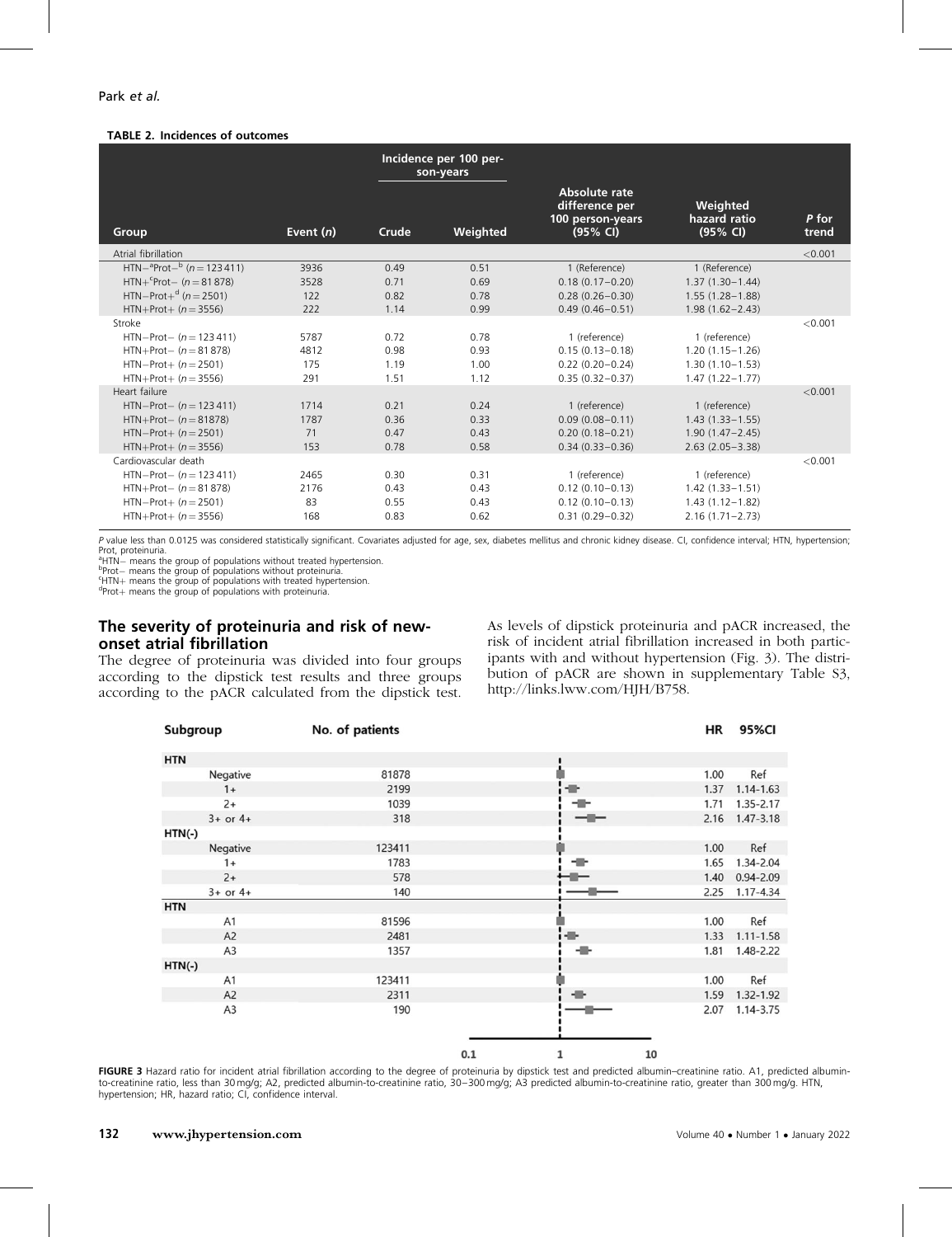| Change in proteinuria                       | Patients (n) | Events (n) | Incidence per 100 patient-years (95% CI) | Hazard ratio (95% CI) |
|---------------------------------------------|--------------|------------|------------------------------------------|-----------------------|
| Negative/trace $\rightarrow$ Negative/trace | 107941       | 3155       | $0.62(0.60 - 0.65)$                      | 1 (reference)         |
| Negative/trace $\rightarrow$ positive       | 2606         | 106        | $0.97(0.80 - 1.17)$                      | $1.47(1.21 - 1.78)$   |
| Positive $\rightarrow$ Negative/trace       | 2173         | 82         | $0.87(0.69 - 1.08)$                      | $1.36(1.09 - 1.67)$   |
| positive $\rightarrow$ positive             | 663          | 30         | $1.15(0.77 - 1.64)$                      | $1.61(1.12 - 2.31)$   |

#### TABLE 3. Incidence rate of atrial fibrillation according to proteinuria change

Covariates adjusted for age, sex, diabetes mellitus and chronic kidney disease. CI, confidence interval.

## The risk of atrial fibrillation according to the change of proteinuria

Among the 113 383 population who underwent a second health check-up, the temporal change from first urine dipstick test to second urine dipstick test were used to compare the effect of change of proteinuria on incident atrial fibrillation. There was a median interval of 1.9 (IQR 1.6–2.2) years between the first and second health checkups in patients who underwent two urine dipstick tests. Participants with persistent proteinuria had higher cumulative incidence of atrial fibrillation compared with the participants who had negative results consistently (Table 3 and Fig. 4). Populations who had proteinuria in the first examination had an increased risk of atrial fibrillation even in the group whereby the proteinuria was resolved on the second examination.

## **DISCUSSION**

In this large nationwide study investigating the impact of hypertension and/or proteinuria on incident atrial fibrillation, our principal findings are that proteinuria was associated with risk of incident atrial fibrillation and patients with hypertension and proteinuria had an even greater increased risk of incident atrial fibrillation compared with control groups. Second, the severity of proteinuria was associated with higher risk of incident atrial fibrillation. Third, groups in which the proteinuria was positive at the first examination had higher risk of atrial fibrillation than the group, which had persistently negative proteinuria.

## Association of hypertension and/or proteinuria with atrial fibrillation

Hypertension is the most common risk factor of incident atrial fibrillation [\[8,19\],](#page-7-0) and increased blood pressure is associated with a greater burden of atrial fibrillation [\[5,6\]](#page-6-0). Atrial fibrillation is not only related with impaired quality of life because of more hospitalizations and cognitive impairment but also is associated with a substantial risk of mortality and morbidity resulting from stroke and congestive heart failure [\[1,3,13\].](#page-6-0) Proteinuria is frequent in patients with diabetes mellitus and hypertension, which are risk factors for atrial fibrillation [\[5,20\].](#page-6-0) Other studies have shown that proteinuria is an independent risk factor of atrial fibrillation development [\[11,12\]](#page-7-0).



FIGURE 4 The risk of incident atrial fibrillation according to the change of proteinuria.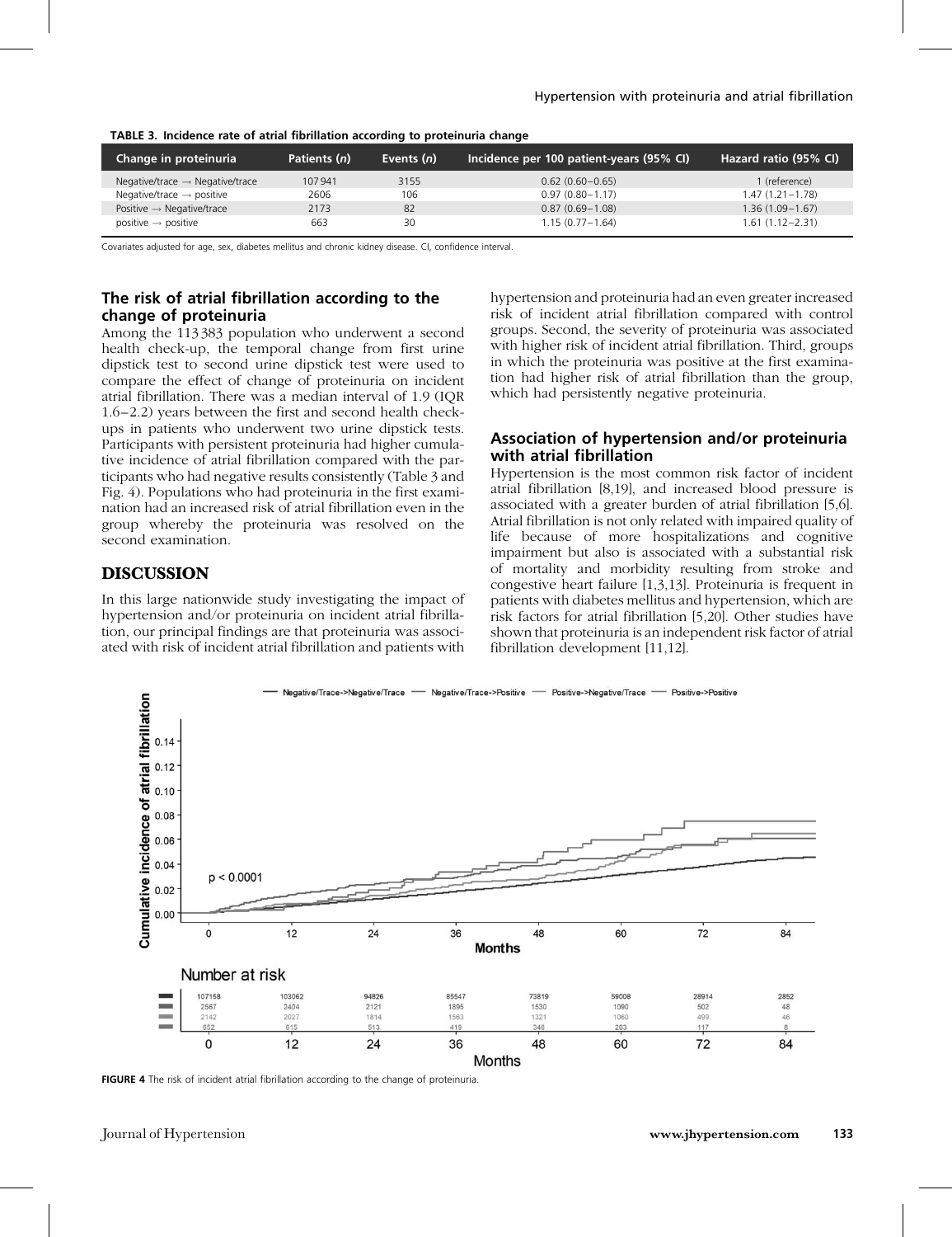<span id="page-6-0"></span>Our study demonstrates that hypertension and/or proteinuria were related with atrial fibrillation development, especially if both are present. Indeed, patients with hypertension and proteinuria had increased risk of incident atrial fibrillation compared with patients with hypertension only or proteinuria only. Proteinuria in hypertension may represent hypertensive end-organ damage and be related with an increased risk of atrial fibrillation development. As hypertension alone is already a strong independent risk factor of incident atrial fibrillation, the addition of proteinuria may not significantly (and independently) add to the risk of incident atrial fibrillation. However, proteinuria was still associated with an increased risk of atrial fibrillation development and an increase in the level of proteinuria was also related with a linear increase in risk of incident atrial fibrillation. Therefore, proteinuria per se may still serve as a marker for atrial fibrillation development.

In our study, we also show that participants with positive proteinuria in the first examination did not reduce their risk of atrial fibrillation even though proteinuria was resolved in the second examination. Proteinuria may act as an indicator of hypertensive end-organ damage, endothelial dysfunction or cardiometabolic syndrome [\[21–23\].](#page-7-0) Proteinuria is a marker of target organ damage and making it negative with appropriated treatment may reduce risk of atrial fibrillation or cardiovascular disease. Several studies have reported that reducing proteinuria has been shown to reduce the risk of cardiovascular event [\[24,25\].](#page-7-0) However, there have been conflicting results on the effect of remitted proteinuria on cardiovascular events [\[26–28\]](#page-7-0). The progression of endothelial dysfunction and end-organ damage is a chronic process, so the risk of atrial fibrillation may be less affected by reducing proteinuria, especially in older patients like our report. In addition, longer periods of positive proteinuria may affect the risk of atrial fibrillation incidence even after proteinuria is resolved.

Although the urine ACR is the preferred measurement of proteinuria, the urine dipstick test also has a high sensitivity and specificity to screen proteinuria [\[29,30\]](#page-7-0). Our study also calculated predicted ACR and analyzed the risk of incident atrial fibrillation according to the group of predicted ACR. The patient groups with predicted ACR and dipstick test showed similar distribution. Predicted ACR also showed consistent results that incident atrial fibrillation was increased in the population with proteinuria compared with those without proteinuria compared with those using the dipstick test.

## Associations of hypertension and proteinuria with stroke, heart failure and cardiovascular disease

Hypertension and proteinuria are independently associated with risk for cardiovascular disease [\[10,23,31\]](#page-7-0). Proteinuria is an easily measured indicator of cardiovascular factors and existing endothelial dysfunction and is likely to reflect underlying macrovascular and microvascular diseases [\[10,32\]](#page-7-0). In our study, hypertension and proteinuria, whenever present together, were related to the highest increased risk of stroke, heart failure and CVD compared with controls.

#### Limitations

Our study has several limitations. First, diagnosis of disease using coding from administrative databases can lead to errors because of coding inaccuracy. Hence, we applied the definitions that we had already validated in previous studies to minimize the problem [1,13,33]. Second, we could not differentiate between atrial fibrillation and atrial flutter because of unavailable data about differential diagnosis. Third, the baseline urine dipstick test was obtained by a single measurement. By evaluating the temporal relationship between change of proteinuria and incident atrial fibrillation, our study showed that the development of proteinuria was associated with an increased risk of incident atrial fibrillation compared with the group with constantly negative proteinuria.

Hypertension and/or proteinuria were associated with increased risk of atrial fibrillation, stroke, heart failure admissions and cardiovascular death, with the greatest risks whenever both are present. Proteinuria could be a useful factor for predicting atrial fibrillation development, and as a prognostic marker.

## ACKNOWLEDGEMENTS

The database used in this study was provided by the NHIS of Korea. The authors would like to thank the NHIS for cooperation.

This study was supported by grants from the Korean Healthcare Technology R&D project funded by the Korean Ministry of Health & Welfare (HI15C1200, HC19C0130) and by a CMB-Yuhan research grant of Yonsei University College of Medicine (6-2019-0124).

#### Conflicts of interest

G.Y.H.L. has been consultant and speaker for BMS/Pfizer, Boehringer Ingelheim and Daiichi-Sankyo. No fees are received personally. B.J. has served as a speaker for Bayer, BMS/Pfizer, Medtronic and Daiichi-Sankyo, and received research funds from Medtronic and Abbott. No fees have been received directly/personally. The remaining authors have nothing to declare.

## **REFERENCES**

- 1. Kim D, Yang PS, Jang E, Yu HT, Kim TH, Uhm JS, et al. 10-year nationwide trends of the incidence, prevalence, and adverse outcomes of nonvalvular atrial fibrillation nationwide health insurance data covering the entire Korean population. Am Heart J 2018; 202:20–26.
- 2. Kim D, Yang PS, Jang E, Yu HT, Kim TH, Uhm JS, et al. Increasing trends in hospital care burden of atrial fibrillation in Korea, 2006 through 2015. Heart 2018; 104:2010–2017.
- 3. Lee H, Kim TH, Baek YS, Uhm JS, Pak HN, Lee MH, Joung B. The trends of atrial fibrillation-related hospital visit and cost, treatment pattern and mortality in Korea: 10-year nationwide sample cohort data. Korean Circ J 2017; 47:56–64.
- 4. Dzeshka MS, Shantsila A, Shantsila E, Lip GYH. Atrial fibrillation and hypertension. Hypertension 2017; 70:854–861.
- 5. Huxley RR, Lopez FL, Folsom AR, Agarwal SK, Loehr LR, Soliman EZ, et al. Absolute and attributable risks of atrial fibrillation in relation to optimal and borderline risk factors: the Atherosclerosis Risk in Communities (ARIC) study. Circulation 2011; 123:1501–1508.
- 6. Park YJ, Yang PS, Yu HT, Kim TH, Jang E, Uhm JS, et al. What is the ideal blood pressure threshold for the prevention of atrial fibrillation in elderly general population? J Clin Med 2020; 9:2988.